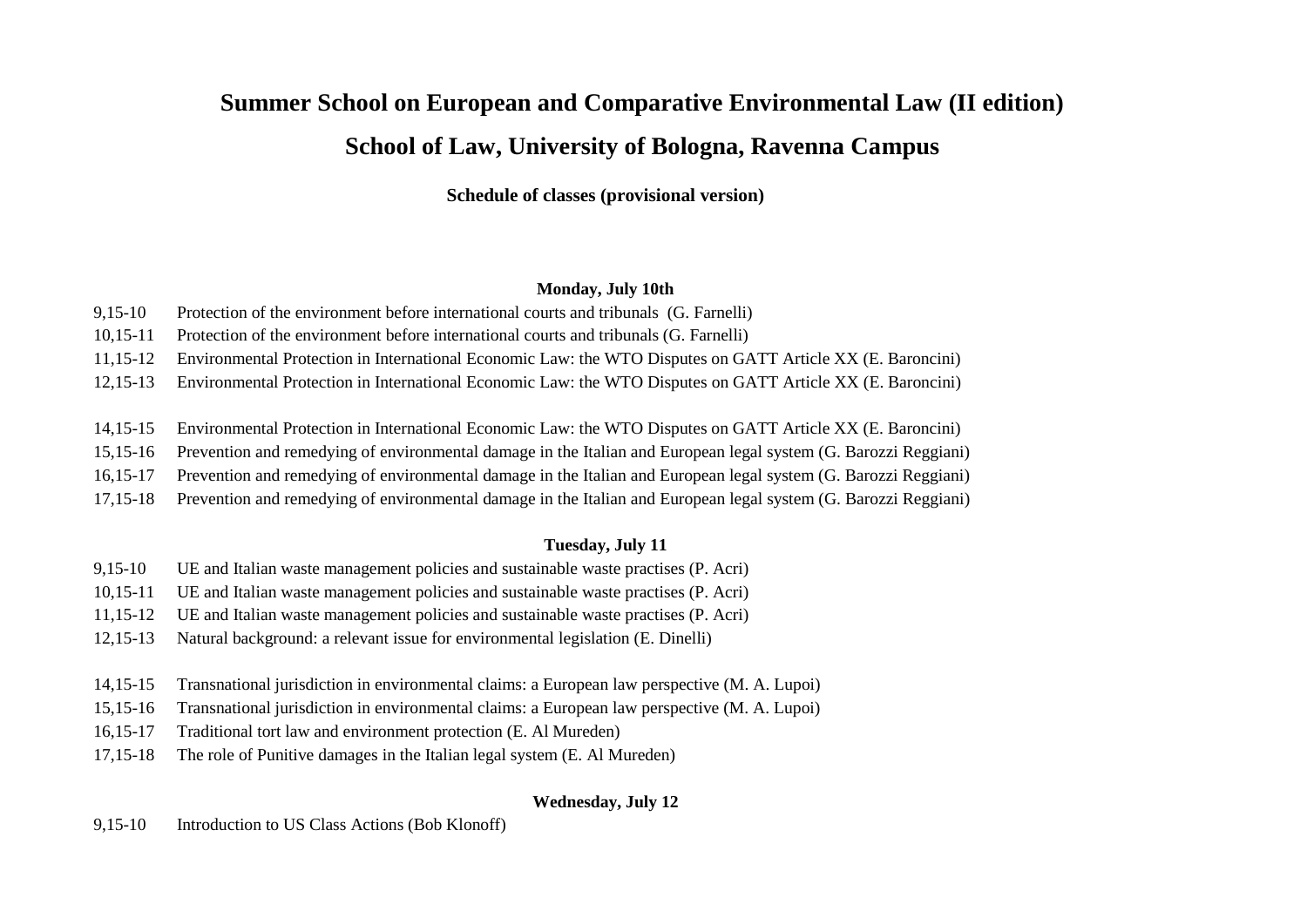- 10,15-11 Introduction to US Class Actions (Bob Klonoff)
- 11,15-12 Environmental crimes: a Comparative Bird's-Eye View (P. Lobba)
- 12,15-13 Towards a EU-wide environmental criminal policy (P. Lobba)
- 14,15-15 Environmental Offences as International Crimes: Law and Pratice of the ICC after Kampala (P. Lobba)
- 15,15-16 Criminal liability deriving from the management of natural disasters: cases from the Italian experience (G. Todaro)
- 16,15-17 Criminal liability deriving from the management of natural disasters: cases from the Italian experience (G. Todaro)
- 17,15-18 Excursion to the Ravenna Harbour Area
- 18,15-19 Excursion to the Ravenna Harbour Area

#### **Thursday, July 13**

- 9,15-10 British Petroleum Oil Spill Class Action (B. Klonoff)
- 10,15-11 British Petroleum Oil Spill Class Action (B. Klonoff)
- 11,15-12 VW Clean Diesel Class Action (B. Klonoff)
- 12,15-13 VW Clean Diesel Class Action (B. Klonoff)
- 14,15-15 Environmental damage and civil liability within the European context: EU and national perspectives (B. Verri)
- 15,15-16 Environmental damage and civil liability within the European context: EU and national perspectives (B. Verri)
- 16,15-17 Environmental damage and civil liability within the European context: EU and national perspectives (B. Verri)
- 17,15-18 Product safety and environmental protection (E. Al Mureden)
- 18,15-19 Tort law and economic analysis of law (E. Al Mureden)

## **Friday, July 14**

- 9,15-10 (To be confirmed)
- 10,15-11 Sustainability's scales and their impact on public awareness of environmental issues (M. Neve)
- 11,15-12 Protection of environment aspects in public procurement (A. Gorczynska)
- 12,15-13 Protection of environment aspects in public procurement (A. Gorczynska)
- 14,15-15 Environmental liability in the Chinese legal system (B. Verri)
- 15,15-16 Environmental liability in the Chinese legal system (B. Verri)
- 16,15-17 Comparative law: case study (B. Verri)
- 17,15-18 Protection of environment aspects in public procurement (A. Gorczynska)